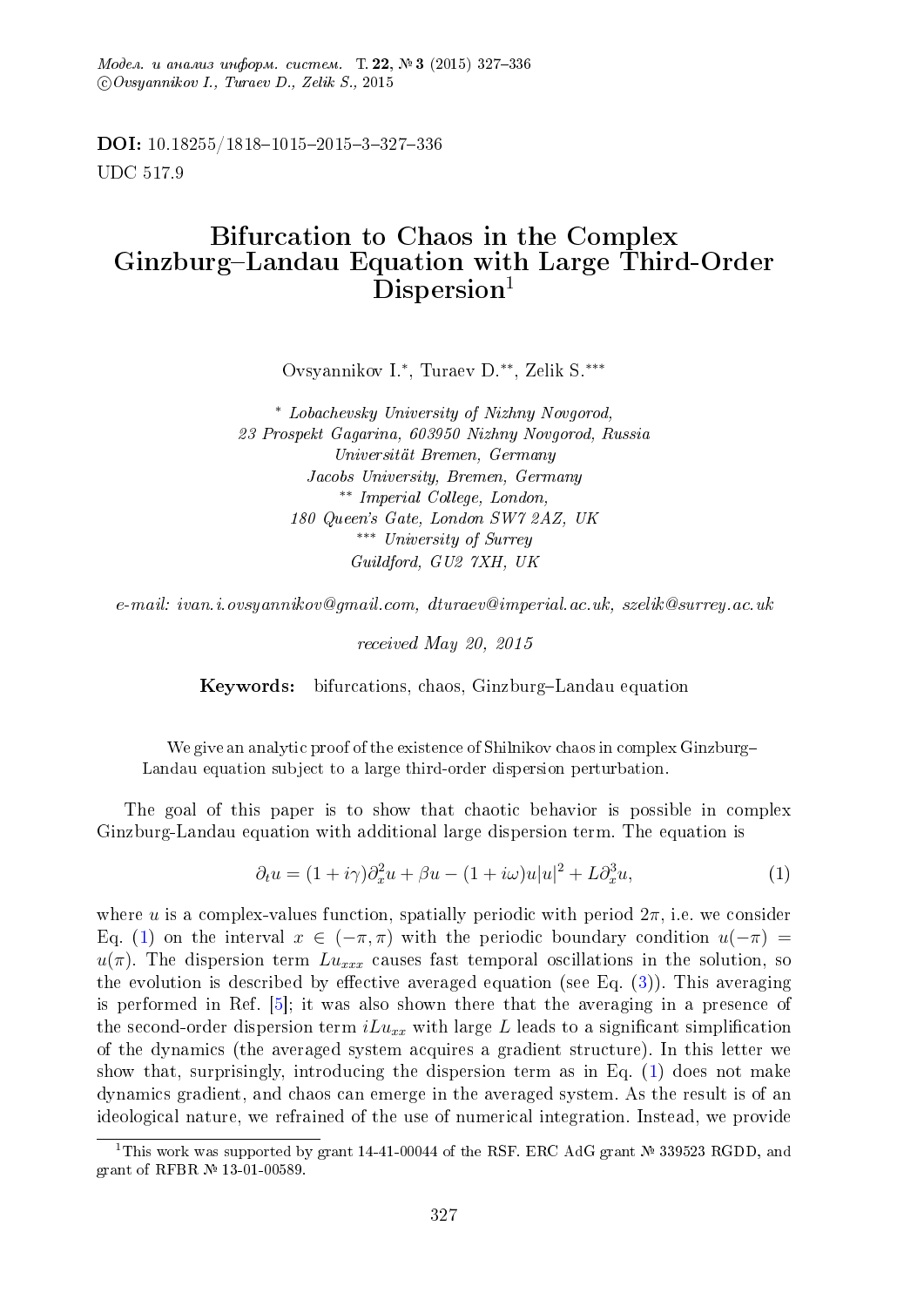an analytic proof of the existence of chaos in the averaged system (assisted by Maple and Mathematica tools).

As L is large, Eq. [\(1\)](#page-0-0) can be viewed as a perturbation of the auxiliary linear dispersion equation

<span id="page-1-1"></span>
$$
u_t = Lu_{xxx}.\tag{2}
$$

By choosing the orthogonal basis  $e_n = e^{inx}$ ,  $n \in Z$ , the flow  $\mathcal{H}_L(t)$  generated by Eq. [\(2\)](#page-1-1) is given by

$$
\mathcal{H}_L(t)\mathbf{e}_n = e^{in^3Lt}\mathbf{e}_n.
$$

These solutions are  $2\pi/L$ -periodic with respect to time, i.e. they correspond to fast oscillations.

In order to average these oscillations, one makes the following change of variable  $u$ in Eq. [\(1\)](#page-0-0):

$$
u(t) = \mathcal{H}_L(t)w(t)
$$

The equations for w acquire explicit rapidly oscillating terms. Averaging them out is done in [\[5\]](#page-8-0). The result is the following equation:

<span id="page-1-0"></span>
$$
\partial_t w = (1 + i\gamma)\partial_x^2 w + \beta w - (1 + i\omega)N(w),\tag{3}
$$

with the operator  $N$  given by

$$
N(w) = \left(2w \sum_{n \in \mathbb{Z}} |w_n|^2 + \bar{w} \sum_{n \in \mathbb{Z}} w_n w_{-n} - 2w_0 |w_0|^2\right) \mathbf{e}_0 - \sum_{n \neq 0} w_n (|w_n|^2 + 2|w_{-n}|^2) \mathbf{e}_n,
$$

where we denote  $w = \sum_{n \in \mathbb{Z}} w_n \mathbf{e}_n$ , and  $\bar{w}$  is the complex conjugate of  $w$ .

This is an infinite-dimensional system. It is shown in Ref. [\[5\]](#page-8-0) that it is well-posed and has a global attractor in an appropriate Sobolev space. The study of its full dynamics can be difficult, however this system has finite-dimensional invariant manifolds. One of these manifolds is

$$
w_n = 0 \qquad \text{for all} \qquad |n| \ge 2.
$$

In restriction to this space, we have  $w = y\mathbf{e}_0 + v(\mathbf{e}_1 + \mathbf{e}_{-1})$ . Then

$$
N(w) = (4y|v|^2 + y|y|^2 + 2\bar{y}v^2)\mathbf{e}_0 + (v(2|y|^2 + 3|v|^2) + \bar{v}y^2)(\mathbf{e}_1 + \mathbf{e}_{-1}),
$$

and Eq. [\(3\)](#page-1-0) becomes

$$
\begin{cases} \n\dot{y} = \beta y - (1 + i\omega) \left[ y(|y|^2 + 4|v|^2) + 2\bar{y}v^2 \right], \\
\dot{v} = (\beta - 1 - i\gamma)v - (1 + i\omega) \left[ v(2|y|^2 + 3|v|^2) + \bar{v}y^2 \right]. \n\end{cases}
$$

Let  $y =$  $\sqrt{r}e^{i\varphi}$ ,  $v = \sqrt{\rho}e^{i\psi}$ . We obtain

$$
\frac{\dot{r}}{2\sqrt{r}}e^{i\varphi} + i\dot{\varphi}\sqrt{r}e^{i\varphi} = \beta\sqrt{r}e^{i\varphi} - (1 + i\omega)\left[\sqrt{r}e^{i\varphi}(r + 4\rho) + 2\sqrt{r}e^{-i\varphi}\rho e^{2i\psi}\right],
$$

which gives

$$
\dot{r} = 2r [\beta - r - 4\rho - 2\rho(\cos \eta - \omega \sin \eta)],
$$
  

$$
\dot{\varphi} = -\omega(r + 4\rho) - 2(\sin \eta + \omega \cos \eta)\rho,
$$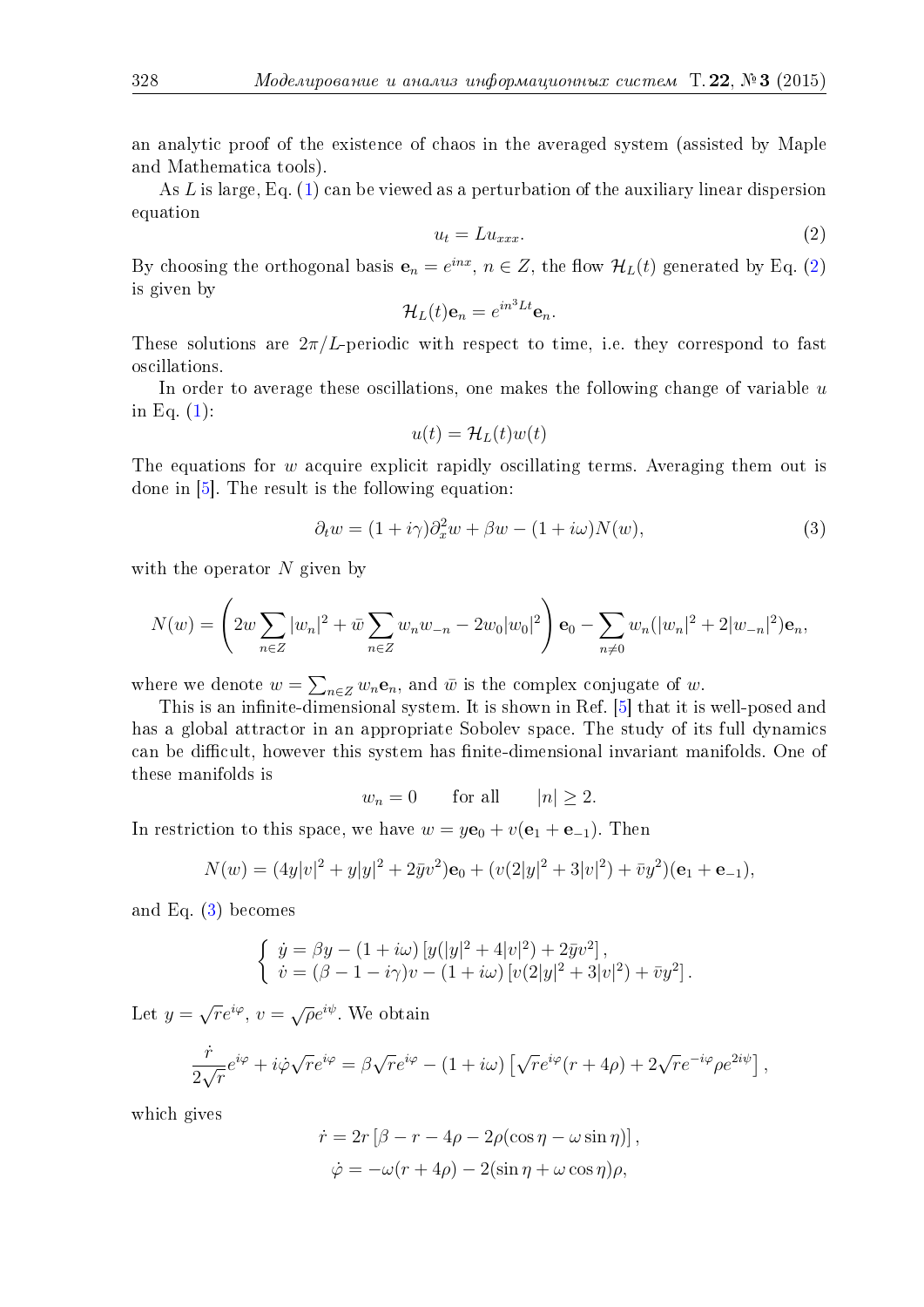

Fig. 1. Homoclinic loop to the saddle-focus in system [\(4\)](#page-2-0). The equilibrium is at  $r = 0.06$  $\rho = 0.07221$ ,  $\eta = 0.143345$ , which corresponds to  $\omega \approx -30.965$ ,  $\beta \approx 1.1306$ ,  $\gamma \approx -2.9361$ (see Eqs.  $(5),(6)$  $(5),(6)$  $(5),(6)$ ).

where  $\eta = 2(\psi - \varphi)$ . Similarly,

$$
\frac{\dot{\rho}}{2\sqrt{\rho}}e^{i\psi} + i\dot{\psi}\sqrt{\rho}e^{i\psi} = (\beta - 1 - i\gamma)\sqrt{\rho}e^{i\psi} - (1 + i\omega)\left[\sqrt{\rho}e^{i\psi}(2r + 3\rho) + \sqrt{\rho}e^{-i\psi}re^{2i\varphi}\right],
$$

so

$$
\dot{\rho} = 2\rho \left[ \beta - 1 - 2r - 3\rho - (\cos \eta + \omega \sin \eta) r \right],
$$
  

$$
\dot{\psi} = -\gamma - \omega(2r + 3\rho) + (\sin \eta - \omega \cos \eta) r.
$$

Finally (by scaling time to 2), we obtain the following three-dimensional system:

<span id="page-2-0"></span>
$$
\begin{cases}\n\dot{r} = r \left[ \beta - r - 4\rho - 2\rho(\cos \eta - \omega \sin \eta) \right], \\
\dot{\rho} = \rho \left[ \beta - 1 - 2r - 3\rho - (\cos \eta + \omega \sin \eta)r \right], \\
\dot{\eta} = -\gamma + \omega(\rho - r) + (\sin \eta - \omega \cos \eta)r + 2(\sin \eta + \omega \cos \eta)\rho.\n\end{cases} (4)
$$

The computations that follow show that system [\(4\)](#page-2-0) has a region of parameter values  $(\beta, \gamma, \omega)$  which correspond to chaotic behavior. We prove this by showing that at a certain parameter value the system has Shilnikov saddle-focus homocinic loop [\[6,](#page-8-1) [7\]](#page-8-2) (see also Ref.  $[1]$ . Doing this numerically would be an easy exercise  $-e.g.$  see in Fig. 1 a homoclinic loop we found in this system. However, we want to prove its existence analytically. To this aim, we employ the idea of  $[2, 3]$  $[2, 3]$  $[2, 3]$  who showed that bifurcations of an equilibrium state with triple zero eigenvalue can lead to the birth of the Shlnikov loop. Fully analytic proof of this can be obtained using the result of [\[4\]](#page-8-6); we also mention that this method was used for an analytic proof of (space-time) chaos in Ginzburg-Landau type equations in [\[8\]](#page-8-7).

Thus, in the rest of the paper we are showing that system [\(4\)](#page-2-0) has values of parameters which correspond to the equilibrium state that has all three eigenvalues zero and satisfies the conditions of Arneodo–Coullet–Spiegel–Tresser–Ibanez–Rodriguez theorem. It is easy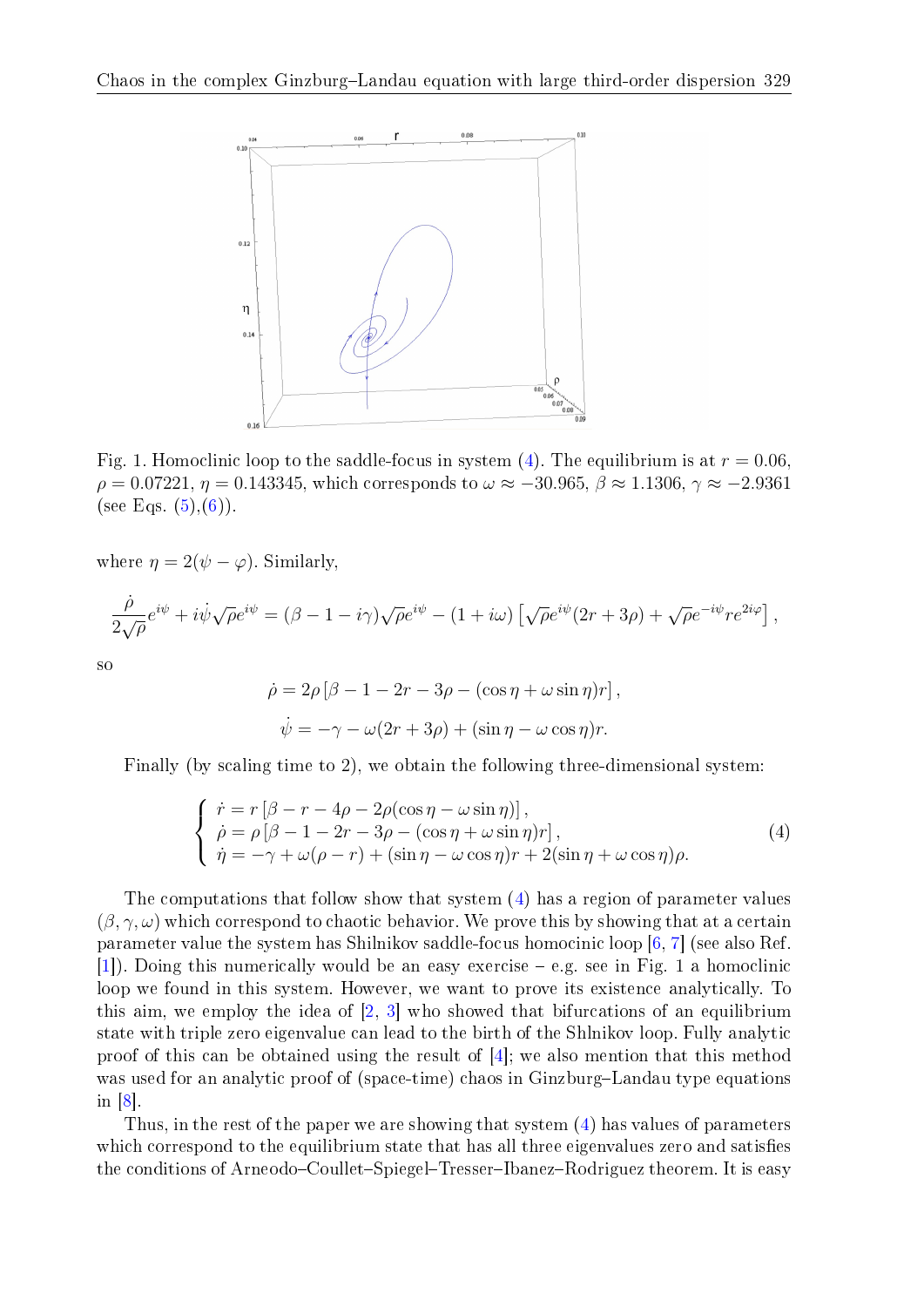to see that at non-zero r and  $\rho$ , the equilibria are given by

<span id="page-3-0"></span>
$$
\beta = r + 4\rho + 2\rho(\cos \eta - \omega \sin \eta),\n\beta = 1 + 2r + 3\rho + (\cos \eta + \omega \sin \eta)r,\n\gamma = \omega(\rho - r) + (\sin \eta - \omega \cos \eta)r + 2(\sin \eta + \omega \cos \eta)\rho.
$$
\n(5)

Thus, any  $(r, \rho, \eta)$  can be an equilibrium for an appropriate choice of  $\beta$  and  $\gamma$ , provided

<span id="page-3-1"></span>
$$
\rho(1 + 2(\cos \eta - \omega \sin \eta)) - r(1 + (\cos \eta + \omega \sin \eta)) = 1.
$$
\n(6)

The linearization matrix at the non-zero equilibrium is

<span id="page-3-3"></span>
$$
A = \begin{pmatrix} -r & -2r(2 + \cos \eta - \omega \sin \eta) & 2r\rho(\sin \eta + \omega \cos \eta) \\ -\rho(2 + \cos \eta + \omega \sin \eta) & -3\rho & r\rho(\sin \eta - \omega \cos \eta) \\ -\omega + \sin \eta - \omega \cos \eta & \omega + 2(\sin \eta + \omega \cos \eta) & (\cos \eta + \omega \sin \eta)r + \\ +2(\cos \eta - \omega \sin \eta)\rho \end{pmatrix} . (7)
$$

We now look for the values of  $r, \rho, \eta$  that correspond to a triple zero eigenvalue of A. This happens when the trace, determinant, and the sum  $\sigma A$  of the three main secondorder minors of A are simultaneously zero.

Condition  $tr A = 0$  reads as

<span id="page-3-2"></span>
$$
r(1 - \cos \eta - \omega \sin \eta) + \rho(3 - 2\cos \eta + 2\omega \sin \eta) = 0.
$$
 (8)

,

Note that if  $\sin \eta = 0$ , then tr A cannot vanish at positive r and  $\rho$ , so we further assume  $\sin \eta \neq 0.$ 

The determinant of matrix A vanishes when

$$
\rho J_1 + r J_2 = 0
$$

where

$$
J_1 = \begin{vmatrix} -1 & -2(2 + \cos \eta - \omega \sin \eta) & 2(\sin \eta + \omega \cos \eta) \\ -(2 + \cos \eta + \omega \sin \eta) & -3 & 0 \\ -\omega + \sin \eta - \omega \cos \eta & \omega + 2(\sin \eta + \omega \cos \eta) & 2(\cos \eta - \omega \sin \eta) \end{vmatrix}
$$

and

$$
J_2 = \begin{vmatrix} -1 & -2(2 + \cos \eta - \omega \sin \eta) & 0 \\ -(2 + \cos \eta + \omega \sin \eta) & -3 & \sin \eta - \omega \cos \eta \\ -\omega + \sin \eta - \omega \cos \eta & \omega + 2(\sin \eta + \omega \cos \eta) & \cos \eta + \omega \sin \eta \end{vmatrix}.
$$

We have

$$
J_1 = -2(2 + \cos \eta + \omega \sin \eta) \begin{vmatrix} 4 + 2(\cos \eta - \omega \sin \eta) & \sin \eta + \omega \cos \eta \\ -\omega - 2(\sin \eta + \omega \cos \eta) & \cos \eta - \omega \sin \eta \end{vmatrix} - 6 \begin{vmatrix} -1 & \sin \eta + \omega \cos \eta \\ -\omega + \sin \eta - \omega \cos \eta & \cos \eta - \omega \sin \eta \end{vmatrix} =
$$
  
= - (4 + 2 cos \eta + 2\omega sin \eta) [(4 + \omega^2) cos \eta - 3\omega sin \eta + 2(1 + \omega^2)] -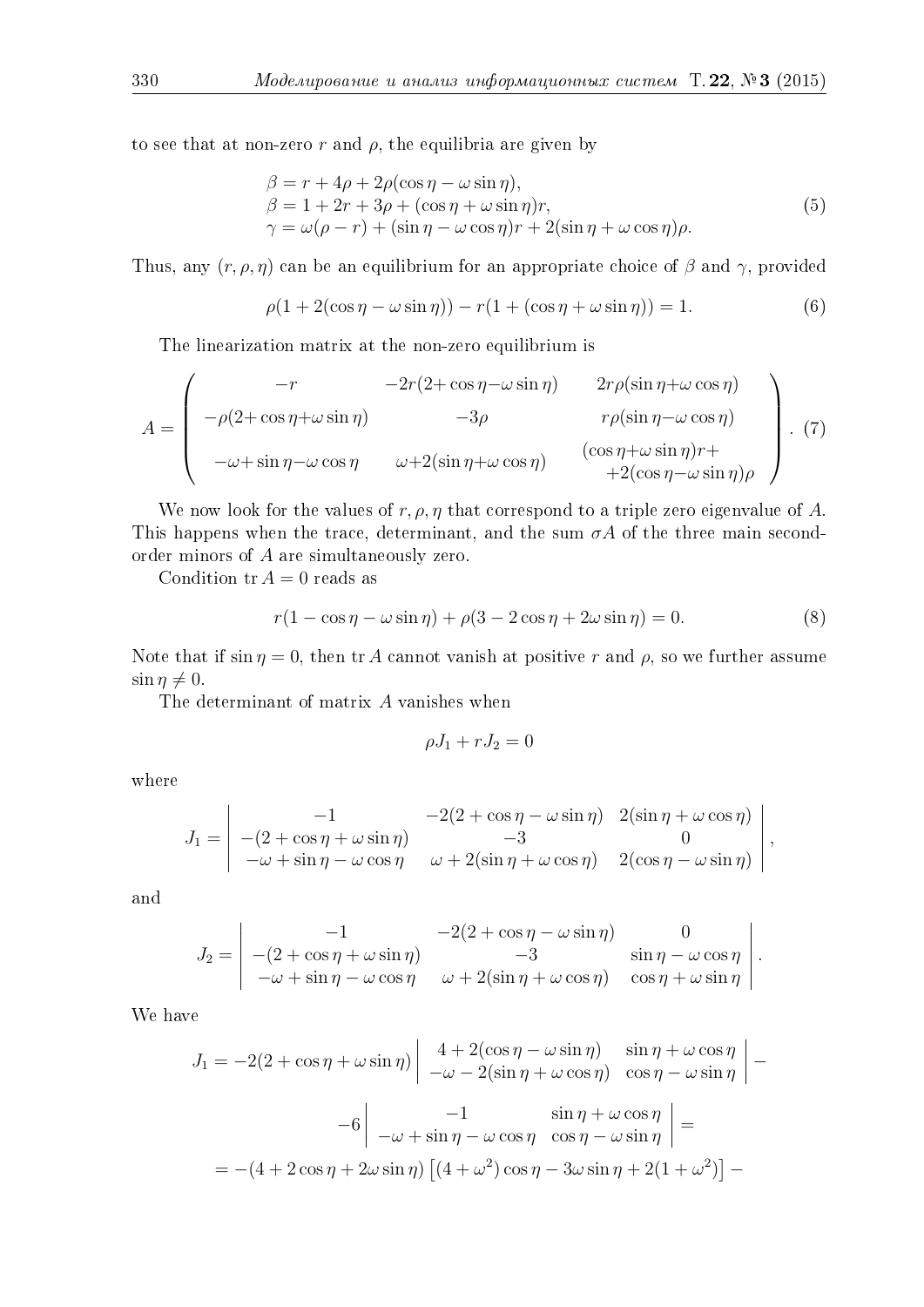$$
-6\left[ (\omega^2 - 1)\cos \eta + 2\omega \sin \eta - \sin^2 \eta + \omega^2 \cos \eta \right] =
$$
  
= 
$$
-2(1 + \omega^2)(1 + 7\cos \eta + 2\omega \sin \eta + 7\cos^2 \eta + \omega \sin \eta \cos \eta),
$$

and

<span id="page-4-0"></span>
$$
J_2 = -\left[\begin{array}{cc} -3 & \sin \eta - \omega \cos \eta \\ \omega + 2(\sin \eta + \omega \cos \eta) & \cos \eta + \omega \sin \eta \end{array}\right] -
$$
  

$$
-2(2 + \cos \eta - \omega \sin \eta) \left[\begin{array}{cc} 2 + \cos \eta + \omega \sin \eta & \sin \eta - \omega \cos \eta \\ \omega - (\sin \eta - \omega \cos \eta) & \cos \eta + \omega \sin \eta \end{array}\right] =
$$
  

$$
= -\left[ (\omega^2 - 3) \cos \eta - 4\omega \sin \eta - 2 \sin^2 \eta + 2\omega^2 \cos^2 \eta \right] -
$$
  

$$
- (4 + 2 \cos \eta - 2\omega \sin \eta) \left[ (2 + \omega^2) \cos \eta + \omega \sin \eta + 1 + \omega^2 \right] =
$$
  

$$
= -(1 + \omega^2)(2 + 7 \cos \eta - 2\omega \sin \eta + 6 \cos^2 \eta - 2\omega \sin \eta \cos \eta).
$$

Thus the condition det  $A = 0$  is written as

$$
2\rho(1 + 7\cos\eta + 2\omega\sin\eta + 7\cos^2\eta + \omega\sin\eta\cos\eta) +
$$
  
+ 
$$
r(2 + 7\cos\eta - 2\omega\sin\eta + 6\cos^2\eta - 2\omega\sin\eta\cos\eta) = 0.
$$
 (9)

Under condition  $tr A = 0$ , matrix A can be rewritten as

$$
\begin{pmatrix}\n-r & -2r(2 + \cos \eta - \omega \sin \eta) & 2r\rho(\sin \eta + \omega \cos \eta) \\
-\rho(2 + \cos \eta + \omega \sin \eta) & -3\rho & r\rho(\sin \eta - \omega \cos \eta) \\
-\omega + \sin \eta - \omega \cos \eta & \omega + 2(\sin \eta + \omega \cos \eta) & r + 3\rho\n\end{pmatrix}.
$$

Its main second-order minors are

$$
\begin{vmatrix} -r & -2r(2+\cos\eta-\omega\sin\eta) \\ -\rho(2+\cos\eta+\omega\sin\eta) & -3\rho \end{vmatrix} = r\rho(2\omega^2\sin^2\eta-5-8\cos\eta-2\cos^2\eta),
$$

$$
\begin{vmatrix}\n-r & 2r\rho(\sin \eta + \omega \cos \eta) \\
r + 3\rho\n\end{vmatrix} =
$$
\n
$$
-\omega + \sin \eta - \omega \cos \eta \qquad r + 3\rho
$$
\n
$$
= -r(r + 3\rho) - 2r\rho(\sin^2 \eta - \omega^2 \cos^2 \eta - \omega \sin \eta - \omega^2 \cos \eta),
$$

and

 $\overline{\phantom{a}}$  $\overline{\phantom{a}}$ I  $\mid$ 

$$
\begin{vmatrix} -3\rho & r\rho(\sin \eta - \omega \cos \eta) \\ \omega + 2(\sin \eta + \omega \cos \eta) & r + 3\rho \end{vmatrix} =
$$
  
=  $-3\rho(r + 3\rho) - r\rho(2\sin^2 \eta - 2\omega^2 \cos^2 \eta + \omega \sin \eta - \omega^2 \cos \eta).$ 

Thus, the sum  $\sigma A$  of these minors vanishes (under condition tr  $A = 0$ ) when

<span id="page-4-1"></span>
$$
(r+3\rho)^2 + r\rho(9 - 2\omega^2 + (8 - 3\omega^2)\cos\eta - \omega\sin\eta - 2(1 + \omega^2)\cos^2\eta) = 0.
$$
 (10)

We are looking for values of  $r, \rho, \eta, \omega$  which solve the system of Eqs. [\(6\)](#page-3-1),[\(8\)](#page-3-2),[\(9\)](#page-4-0),[\(10\)](#page-4-1). From Eq.  $(8)$  we find

<span id="page-4-2"></span>
$$
\rho = r \frac{-1 + \cos \eta + \omega \sin \eta}{3 - 2 \cos \eta + 2\omega \sin \eta}.
$$
\n(11)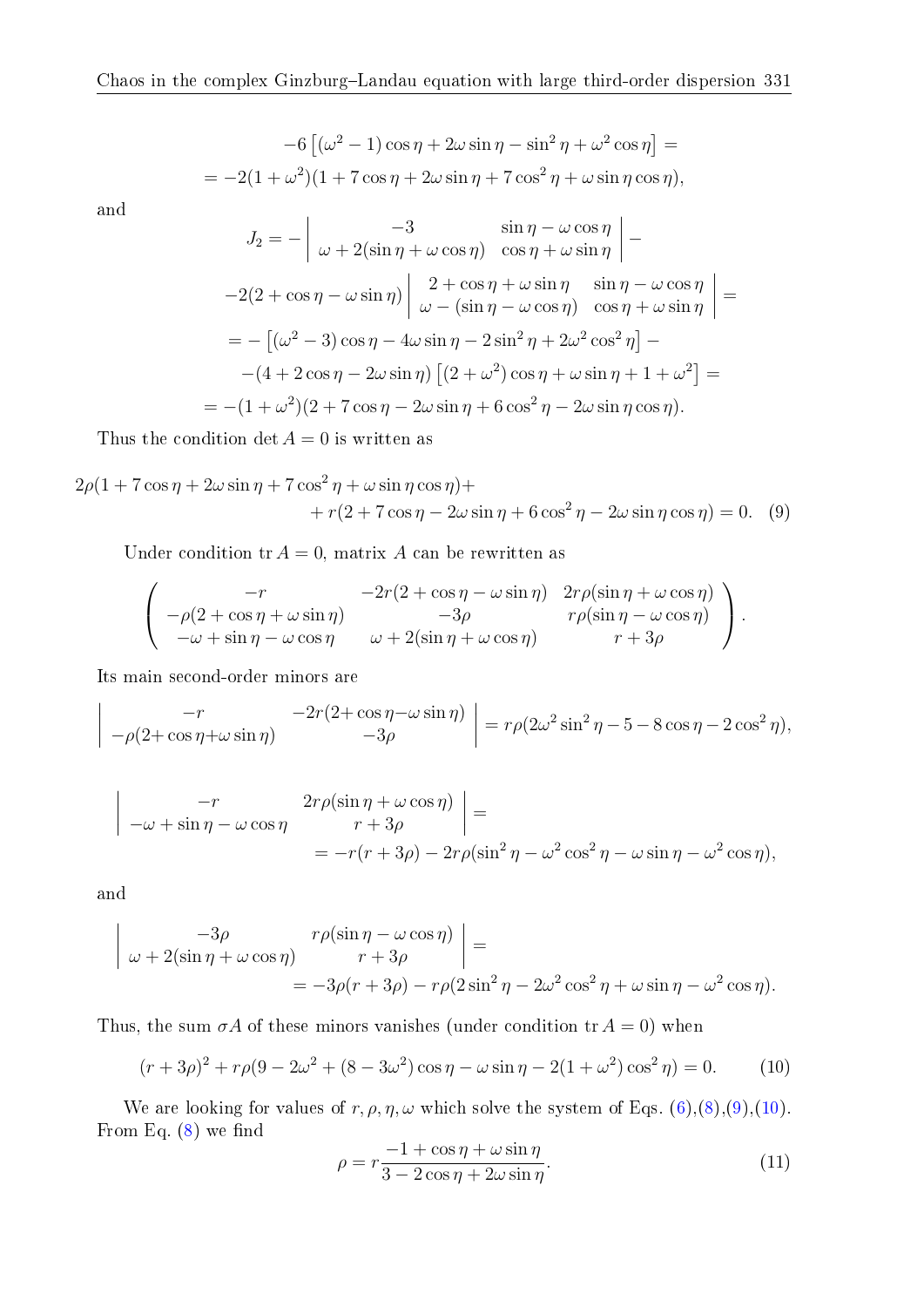By plugging this into Eqs.  $(9)$  and  $(10)$ , we obtain the following system of equations for  $q = \omega \sin \eta$  and  $z = \cos \eta$  (so  $\omega^2 = \frac{q^2}{1-z^2}$  $\frac{q^2}{1-z^2}$ :

$$
2(-1 + z + q)(1 + 7z + 7z2 + 2q + qz) + (3 - 2z + 2q)(2 + 7z + 6z2 - 2q - 2qz) = 0,
$$

and

$$
(z+5q)^2 + (-1+z+q)(3-2z+2q)(9-2\frac{q^2}{1-z^2} + (8-3\frac{q^2}{1-z^2})z - q - 2(1+\frac{q^2}{1-z^2})z^2) = 0.
$$

This recasts as

<span id="page-5-0"></span>
$$
2q^2z - q(32z^2 + 28z - 4) - 2z^3 - 4z^2 - 5z - 4 = 0,
$$
\n(12)

and

$$
(1 - z2)(z2 + 10yz + 25q2) + (2q2 + q - 2z2 + 5z - 3)(9 + 8z - 11z2 - 8z3 + 2z4 - q(1 - z2) - (2 + 3z + 2z2)q2) = 0,
$$

or

$$
2(2z2 + 3z + 2)q4 + q3(4 + 3z) – q2(8z4 – 20z3 – 51z2 + 15z + 48) ++ q(z2 – 1)(12 + 13z) + (z2 – 1)(4z4 – 26z3 + 29z2 + 21z – 27) = 0,
$$

or

$$
(2z2(2z2 + 3z + 2)q2 + z(64z4 + 152z3 + 143z3 + 48z - 8)q + 1020z6 ++ 3362z5 + 4365z4 + 2482z3 + 232z2 - 200z + 16) \times \times (2q2z - q(32z2 + 28z - 4) - 2z3 - 4z2 - 5z - 4) == (32768z8 + 136704z7 + 230976z6 + 189904z5 + 60933z4 - 9076z3 - 5864z2 + 1216z - 64)q ++ 2048z9 + 10752z8 + 27328z7 + 43408z6 + 45553z5 + 30356z4 + 10374z3 - 8z2 - 720z + 64.
$$

By Eq.  $(12)$ , this gives us

<span id="page-5-1"></span>
$$
\omega \sin \eta = q = -\left(2048z^9 + 10752z^8 + 27328z^7 + 43408z^6 ++ 45553z^5 + 30356z^4 + 10374z^3 - 8z^2 - 720z + 64\right) \times \times \left(32768z^8 + 136704z^7 + 230976z^6 + 189904z^5 ++ 60933z^4 - 9076z^3 - 5864z^2 + 1216z - 64\right)^{-1}.
$$
 (13)

By inserting this expression into Eq.  $(12)$  we obtain the following equation for z:  $2(2048z^9+10752z^8+27328z^7+43408z^6+45553z^5+30356z^4+10374z^3-8z^2-720z+64)^2z+$  $+(2048z<sup>9</sup>+10752z<sup>8</sup>+27328z<sup>7</sup>+43408z<sup>6</sup>+45553z<sup>5</sup>+30356z<sup>4</sup>+10374z<sup>3</sup>-8z<sup>2</sup>-720z+64)\times$  $\times(32768z^8+136704z^7+230976z^6+189904z^5+60933z^4-9076z^3-5864z^2+1216z-64)\times$  $\times(32z^2+28z-4)-(2z^3+4z^2+5z+4)(32768z^8+136704z^7+230976z^6+189904z^5+$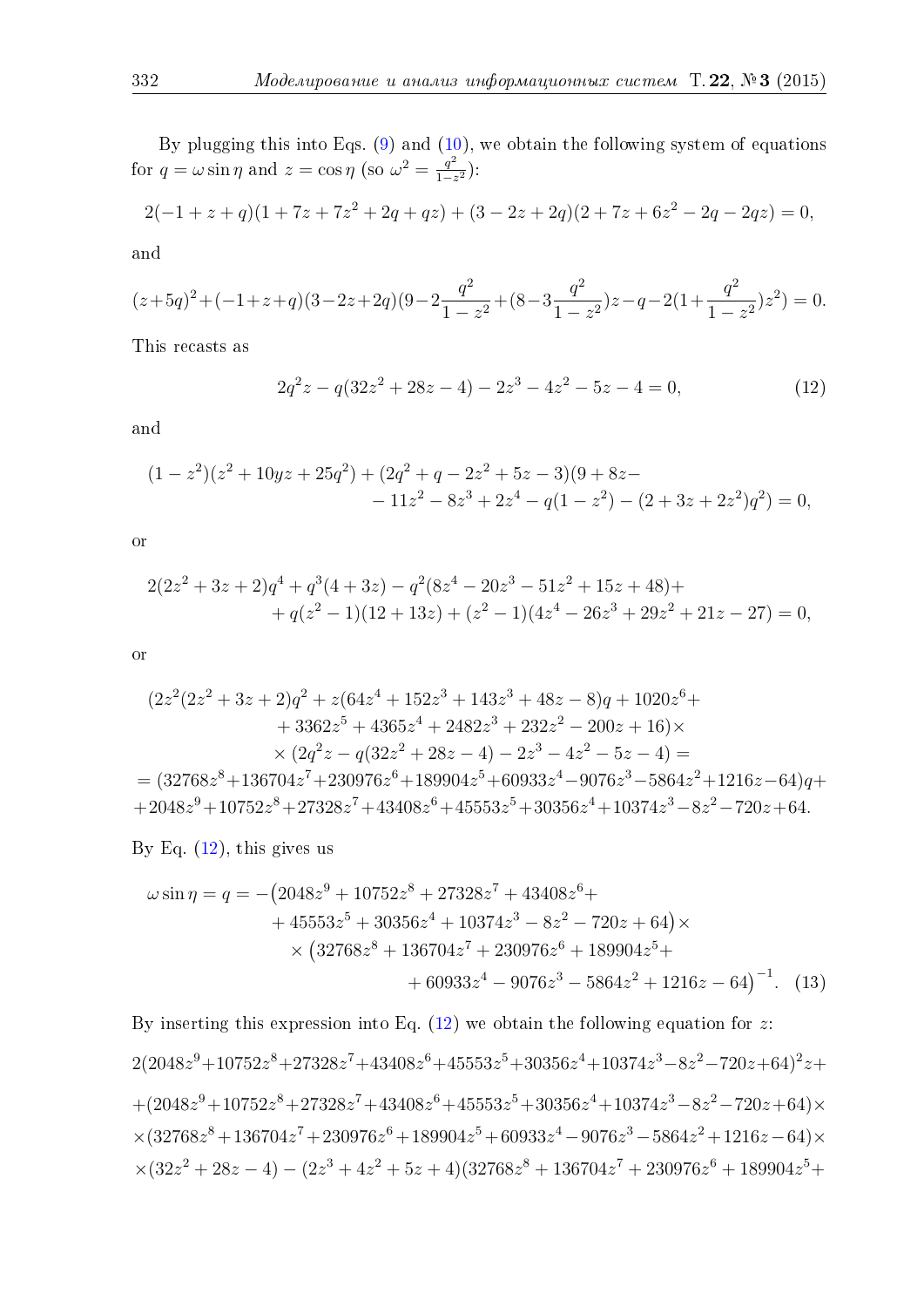$$
+60933z^4 - 9076z^3 - 5864z^2 + 1216z - 64)^2 = 0,
$$

or

$$
P(z) = -512 - 1536z + 123584z2 - 294656z3 - 2669168z4 - 1014068z5 + 16713471z6 ++38944576z7 + 29896640z8 - 11432448z9 - 38759936z10 - 28958720z11 - 8060928z12 ++524288z13 + 524288z14 = 0.
$$

This polynomial has the following roots in the interval  $[-1, 1]$ :

$$
z \approx -0.8468602601, -0.8453251846, -0.05672395050, 0.09599192317, 0.1369140710,
$$

0.2980830761, 0.982719862

The root  $z = \cos \eta = z_0 \approx 0.136914071$  corresponds to

 $\eta = \eta_0 \approx 1.433450854.$ 

By Eq.  $(13)$  one finds

$$
\omega = \omega_0 \approx -3.487162,
$$

and, by Eqs.  $(6)$ ,  $(11)$ ,

$$
r = r_0 \approx 0.092903423
$$
,  $\rho = \rho_0 \approx 0.09590066$ .

One may check that the other roots of  $P(z)$  do not produce positive values of r and  $\rho$ . The corresponding values of  $\beta = \beta_0$  and  $\gamma = \gamma_0$  are found from Eq. [\(5\)](#page-3-0):

$$
\beta_0 \approx 1.16531, \gamma_0 \approx 0.224354.
$$

Note that  $P'(z_0) \approx -6633 \neq 0$ , therefore any small perturbation of the system of Eqs.  $(8), (9), (10), (6)$  $(8), (9), (10), (6)$  $(8), (9), (10), (6)$  $(8), (9), (10), (6)$  $(8), (9), (10), (6)$  $(8), (9), (10), (6)$  $(8), (9), (10), (6)$  will have a solution  $(r, \rho, \omega, \eta)$  close to  $(r_0, \rho_0, \eta_0)$ . Thus, for any given small values  $\mu, \nu, \lambda$ , we can always find values of parameters  $(\beta, \gamma, \omega)$  close to  $(\beta_0, \gamma_0, \omega_0)$ which would correspond to the existence of an equilibrium state close to  $(r_0, \rho_0, \eta_0)$  such that the linearization matrix A at this equilibrium will have tr  $A = \mu$ ,  $\sigma A = \nu$  and  $\det A = \lambda$ .

Consider system [\(4\)](#page-2-0) at  $(\beta, \gamma, \omega) = (\beta_0, \gamma_0, \omega_0)$ . We put the coordinate origin to the equilibrium, i.e. we denote  $x_1 = r - r_0$ ,  $x_2 = \rho - \rho_0$ ,  $x_3 = \eta - \eta_0$ . The system takes the form

$$
\dot{x} = Ax + F(x) + O(||x||^3)
$$

where  $F(x)$  contains only quadratic terms; recall that the matrix A has three zero eigenvalues, so  $A^3=0.$  We take the vectors  $A^2e,$   $Ae$  and  $e=$  $\sqrt{ }$  $\overline{1}$ 0 1 0  $\setminus$  as the coordinate basis. In other words, we make a coordinate transformation  $x = QX$ , where  $Q =$  $(A<sup>2</sup>e, Ae, e)$ . One needs to check that  $\det(Q) \neq 0$ ; then the system takes the form

$$
\frac{d}{dt}\begin{pmatrix} X_1\\ X_2\\ X_3 \end{pmatrix} = \begin{pmatrix} X_2\\ X_3\\ 0 \end{pmatrix} + Q^{-1}F(QX) + O(\|X\|^3).
$$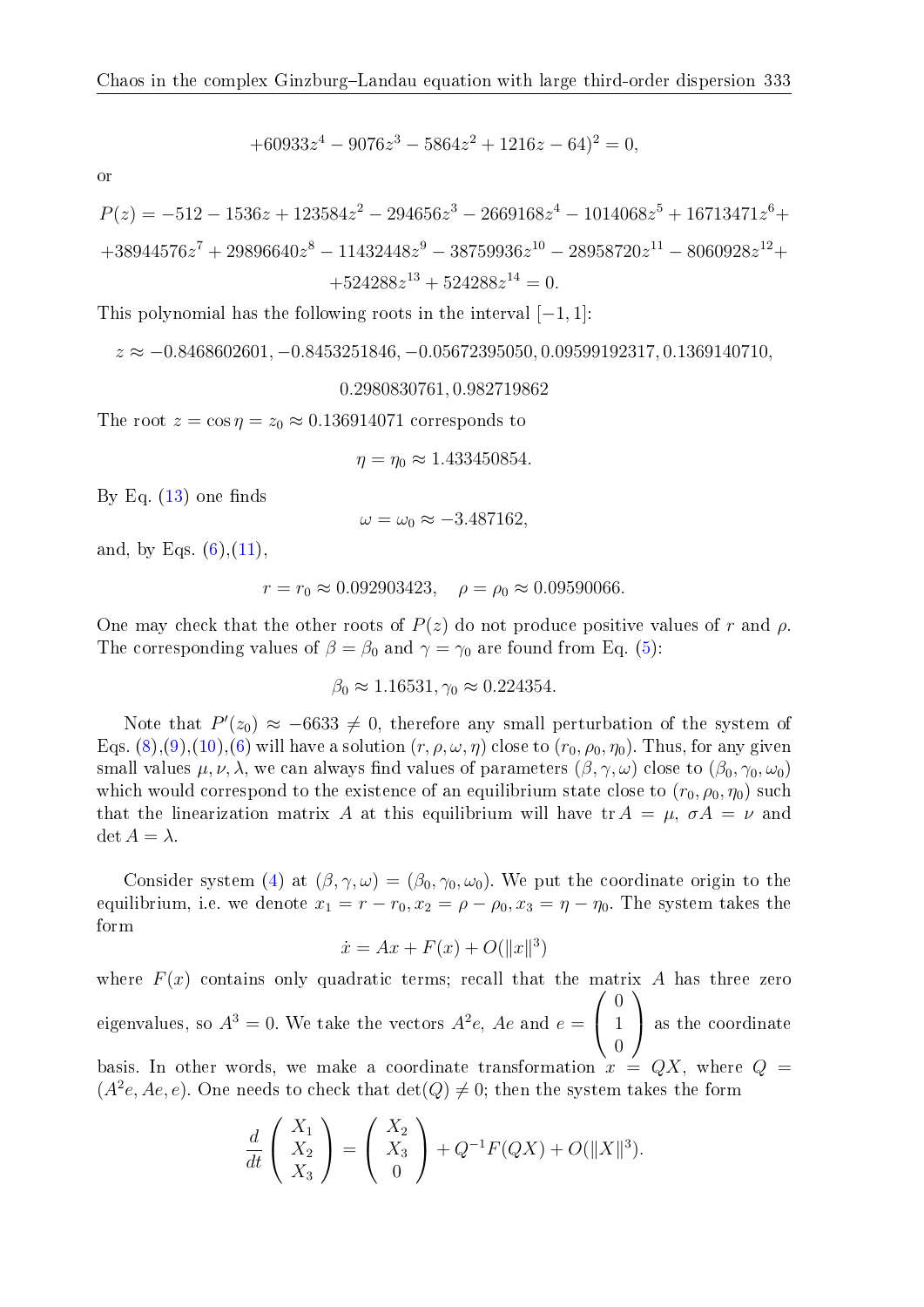Moreover, when we add any small perturbation to this system we can always choose coordinates so that  $\dot{X}_1 = X_2$  and  $\dot{X}_2 = X_3$ . Thus, if a perturbation of the  $C^2$ -size  $\delta$  is added so that the equilibrium state does not disappear, the system takes the form

<span id="page-7-0"></span>
$$
\frac{d}{dt}\begin{pmatrix} X_1 \\ X_2 \\ X_3 \end{pmatrix} = \begin{pmatrix} X_2 \\ X_3 \\ \lambda X_1 - \nu X_2 + \mu X_3 \end{pmatrix} + Q^{-1}F(QX) + O(\|X\|^3 + \delta \|X\|^2). \tag{14}
$$

As we just mentioned, the coefficients  $\mu = \text{tr }A, \nu = \sigma A$  and  $\lambda = \det A$  can acquire arbitrary small values when the parameters  $\beta$ ,  $\gamma$ ,  $\omega$  are changed appropriately. It has been shown in Refs. [\[2,](#page-8-4) [4\]](#page-8-6) that systems of form [\(14\)](#page-7-0) have chaotic dynamics (the Shilnikov saddle-focus loop) at some values of  $\mu, \nu, \lambda$  (which can be chosen arbitrarily small). provided the the coefficient a of  $X_1^2$  in the equation for  $\dot{X}_3$  is not zero.

Thus, to prove the existence of chaotic behavior in system [\(4\)](#page-2-0), it remains to compute det Q and a. By plugging the values of  $r_0, \rho_0, \eta_0, \omega_0$  into Eq. [\(7\)](#page-3-3), we find

$$
A \approx \begin{pmatrix} -0.09290342 & -1.0388902 & 0.009143666 \\ 0.1263404 & -0.287702 & 0.01307936 \\ 4.955187 & -2.460879 & 0.3806054 \end{pmatrix},
$$
  

$$
A^{2} \approx \begin{pmatrix} -0.07731418 & 0.3729058 & -0.01095737 \\ 0.01672483 & -0.080668085 & 0.0023703315 \\ 1.1147085 & -5.376519 & 0.1579823 \end{pmatrix}.
$$

Thus, the matrix  $Q = (A^2e, Ae, e)$  is given by

$$
Q \approx \begin{pmatrix} 0.3729058 & -1.0388902 & 0 \\ -0.080668085 & -0.287702 & 1 \\ -5.376519 & -2.460879 & 0 \end{pmatrix}.
$$

We have det  $Q \approx 6.503289 \neq 0$ , so the system can indeed be brought to form [\(14\)](#page-7-0).

It remains to find the coefficient  $a$  of  $X_1^2$  in the equation for  $\dot{X}_3$  in Eq. [\(14\)](#page-7-0)). It equals to the product of the third row of the matrix  $Q^{-1}$  to  $f(A^2e)$ . The third row of  $Q^{-1}$  is orthogonal to the first and second columns of  $Q$ , i.e. to the vectors  $A^2e$  and  $Ae$ . Any row of the matrix  $A^2$  satisfies this property (recall that  $A^3 = 0$ ). Therefore, in order to check that  $a \neq 0$ , it is enough to check that the product  $f(A^2e)$  to the third row of  $A^2$  is nonzero. Since  $f$  is the quadratic part of the Taylor expansion of the right-hand side of system [\(4\)](#page-2-0) at the point  $(r_0, \rho_0, eta_0)$ , we need to compute the coefficient of  $\varepsilon^2$  in the expansion in powers of  $\varepsilon$  for  $p_1\dot{r}+p_2\dot{\rho}+p_3\dot{\eta}$  evaluated at  $(r, \rho, \eta)=(r_0+q_1\varepsilon, \rho_0+q_2\varepsilon, \eta_0+q_3\varepsilon)$ . where  $(p_1, p_2, p_3)$  is the third row of  $A^2$  and  $(q_1, q_2, q_3)^T = A^2 e$  is the second column of  $A^2$ ; recall that

$$
p_1 \approx 1.1147085
$$
,  $p_2 \approx -5.376519$ ,  $p_3 \approx 0.1579823$ ,  
\n $q_1 \approx 0.3729058$ ,  $q_2 \approx -0.080668085$ ,  $q_3 \approx -5.376519$ .

We have

$$
p_1\dot{r} + p_2\dot{\rho} + p_3\dot{\eta} = -p_1r^2 - 3p_2\rho^2 - r\rho(4p_1 + 2p_1(\cos\eta - \omega\sin\eta) + p_2(2 + \cos\eta + \omega\sin\eta)) +
$$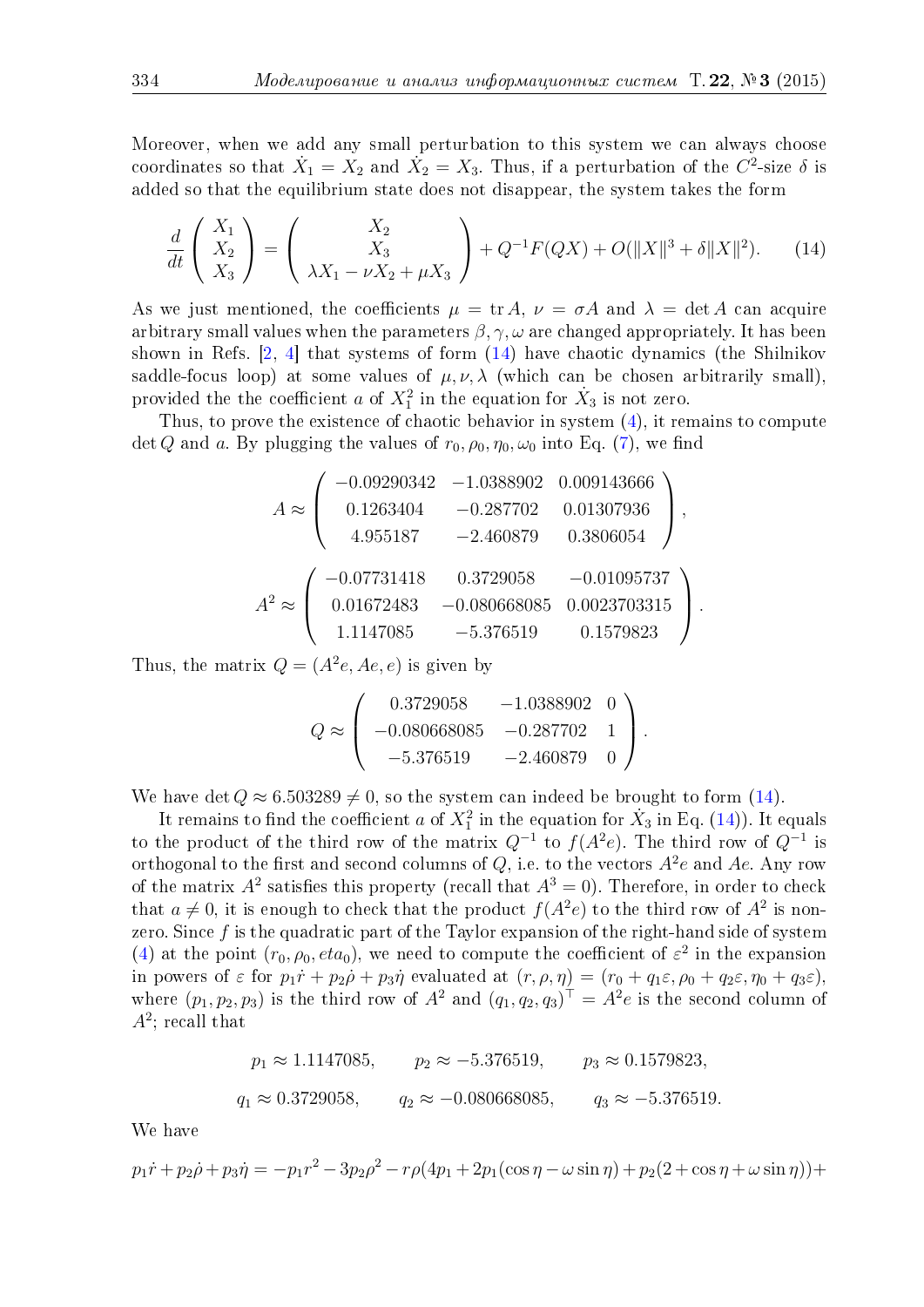$$
+p_3(\sin \eta - \omega \cos \eta)r + 2p_3(\sin \eta + \omega \cos \eta)\rho + \text{ linear terms.}
$$

By plugging  $(r, \rho, \eta) = (r_0 + q_1 \varepsilon, \rho_0 + q_2 \varepsilon, \eta_0 + q_3 \varepsilon)$  in the right-hand side, we find that the coefficient of  $\varepsilon^2$  equals to

$$
-p_1q_1^2 - 3p_2q_2^2 - q_1q_2(4p_1 + 2p_2 + (2p_1 + p_2)\cos\eta_0 + (p_2 - 2p_1)\omega_0\sin\eta_0) +
$$
  
+ 
$$
(q_1\rho_0 + q_2r_0)q_3((2p_1 + p_2)\sin\eta_0 + (2p_1 - p_2)\omega_0\cos\eta_0) +
$$
  
+ 
$$
\frac{1}{2}r_0\rho_0q_3^2((2p_1 + p_2)\cos\eta_0 + (p_2 - 2p_1)\omega_0\sin\eta_0) -
$$
  
- 
$$
\frac{1}{2}p_3q_3^2(\sin\eta_0 - \omega_0\cos\eta_0)r_0 + p_3q_3q_1(\cos\eta_0 + \omega_0\sin\eta_0) - p_3q_3^2(\sin\eta_0 + \omega_0\cos\eta_0)\rho_0 +
$$
  
+ 
$$
2p_3q_3q_2(\cos\eta_0 - \omega_0\sin\eta_0) \approx 5.898,
$$

i.e. it is non-zero. This finishes the proof of the existence of chaotic dynamics in system  $(4).$  $(4).$ 

## References

- <span id="page-8-3"></span>[1] Afraimovich V. S., Gonchenko S. V., Lerman L., Shilnikov A., Turaev D., "Scientific heritage of L.P.Shilnikov", Regul. Chaotic Dyn., 19 (2014), 435–460.
- <span id="page-8-4"></span>[2] Arneodo A., Coullet P. H., Spiegel E. A., Tresser C., "Asymptotic Chaos", Physica D, 14 (1985), 327–347.
- <span id="page-8-5"></span>[3] Arneodo A., Coullet P. H., Spiegel E. A., "The dynamics of triple convection", Geophys. Astrophys. Fluid Dyn., 31 (1985), 1–48.
- <span id="page-8-6"></span>[4] Ibanez S., Rodriguez J. A., "Shilnikov configurations in any generic unfolding of the nilpotent singularity of codimension three on  $R^{3}$ ", J. Differential Equations, 208 (2005),  $147 - 175$ .
- <span id="page-8-0"></span>[5] Kostianko A., Titi E., Zelik S., Large dispersion, averaging, and attractors: three 1D paradigms, preprint, 2014.
- <span id="page-8-1"></span>[6] Shilnikov L. P., "A case of the existence of a countable number of periodic motions", Soviet Math. Dokl., 6 (1965), 163–166.
- <span id="page-8-2"></span>[7] Shilnikov L. P., "A contribution to the problem of the structure of an extended neighbourhood of a rough equilibrium state of saddle-focus type", Math. USSR-Sb., 10 (1970), 91–102.
- <span id="page-8-7"></span>[8] Turaev D., Zelik S., "Analytical proof of space-time chaos in Ginzburg–Landau Equations", Discrete Contin. Dyn. Syst., 28 (2010), 1713–1751.